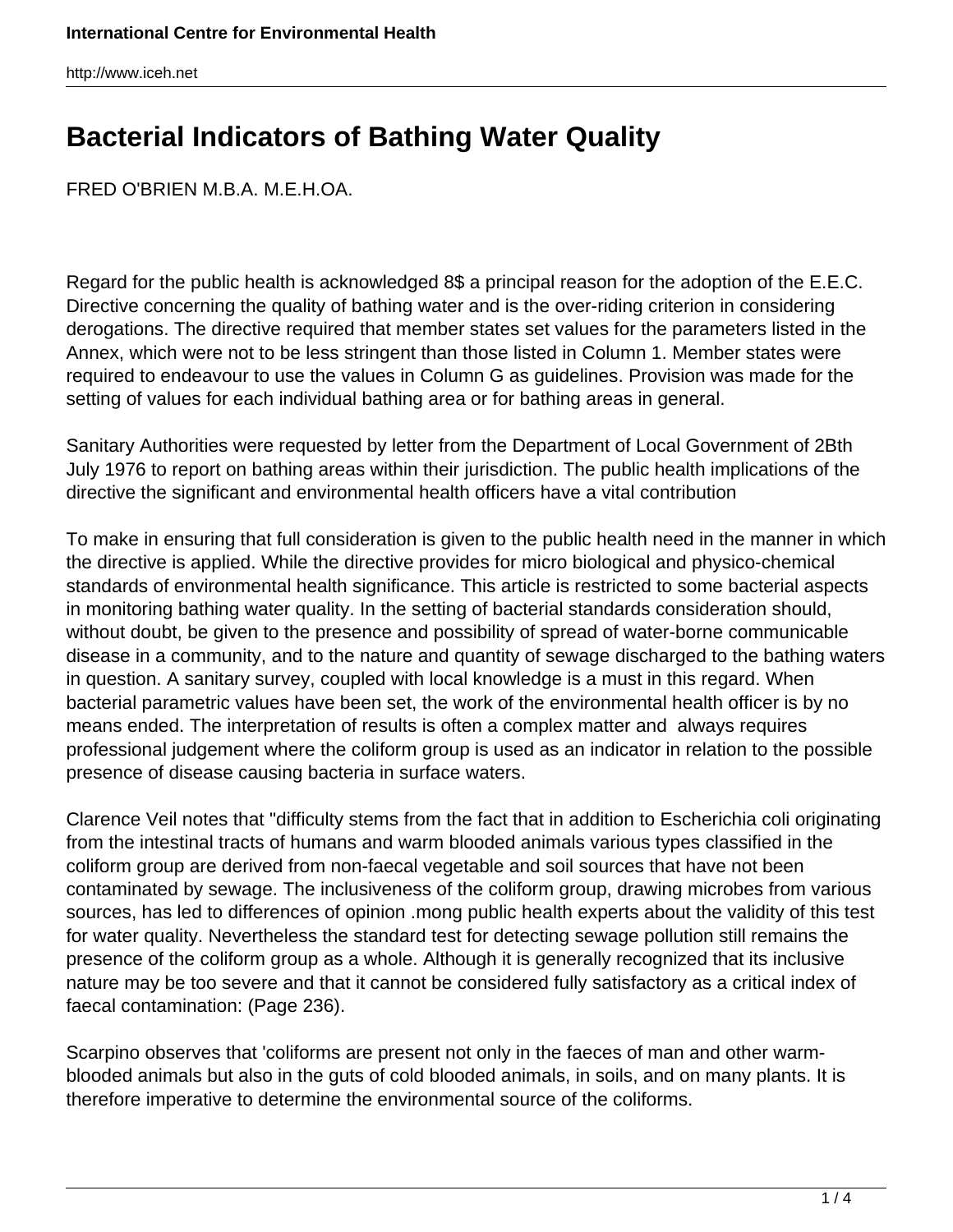For example, it has been emphasized that the presence of any member of the coliform group in a treated portable water supply is not acceptable. Therefore, the absence of the coliform group indicates safe water. However, untreated surface waters another problem entirely.

Here, the distinction that exists among the members of the coliform group as to native habitat would have profound influence upon subsequent belief that the water presented a hazard to public health: (Page 664).

Geldreich et al., claim that where the ratio of faecal coliforms to faecal streptococci (calculated from geometric means), exceeds 4.0 the source of bacterial contamination is likely to be human in origin. A ratio of less than 0.7 indicates an animal or Storm water source of bacterial contamination.

And, very significantly, with regard to the Faecal Streptococcal Density Scarpino notes that 'this group comprises a standard test that is a useful supplement to the total coliform and faecal coliform lists when a more precise assessment of the origin of faecal pollution is required. Although this group should not be used as a primary criterion. Their presence is indicative of faecal pollution whereas there absence suggest little or no warm-blooded animal pollution .' (Page 647).

Bacterial indicators of Water Quality Coliforms were chosen as indicators of water quality, primarily based on the work of Escherich, who in 1885 identified Bacillus coli (from which the name 'Coliform' is derived) as being characteristic: of faeces of warm-blooded animals. The presence of these organisms in water was assumed to indicate, potential health hazard because of their association in the intestine with a variety of pathogenic microorganisms: Salmonella, Shigella, Vibrio, Mycobacterium, Pasteurella, Leptospira and enteric viruses. The concept of coli forms as indicator organisms was used for over 50 years with varying degrees of success.

In recent years an ever increasing number of investigators have vigorously attacked the use of the total coliform count as an indicator of faeces-oriented water pollution. Their rejection of coliforms as indicator organisms is based on criteria of a true indicator system. To conform to these criteria, indicator organisms should:

- 1. Be present and occur in much greater numbers than the pathogens concerned;
- 2. Not be able 10 proliferate to any greater extent than enteric pathogens in the aqueous environment:
- 3. be more resistant to disinfectants and to the aqueous environment than the pathogens:
- 4. Yield characteristic and simple reactions enabling as far as possible an unambiguous identification of the' group.

In recently reported epidemics, pathogens have been isolated from waters which, based on coliform standards should have been safe.

The World Health Organisation has stressed the public health importance of streptococcal and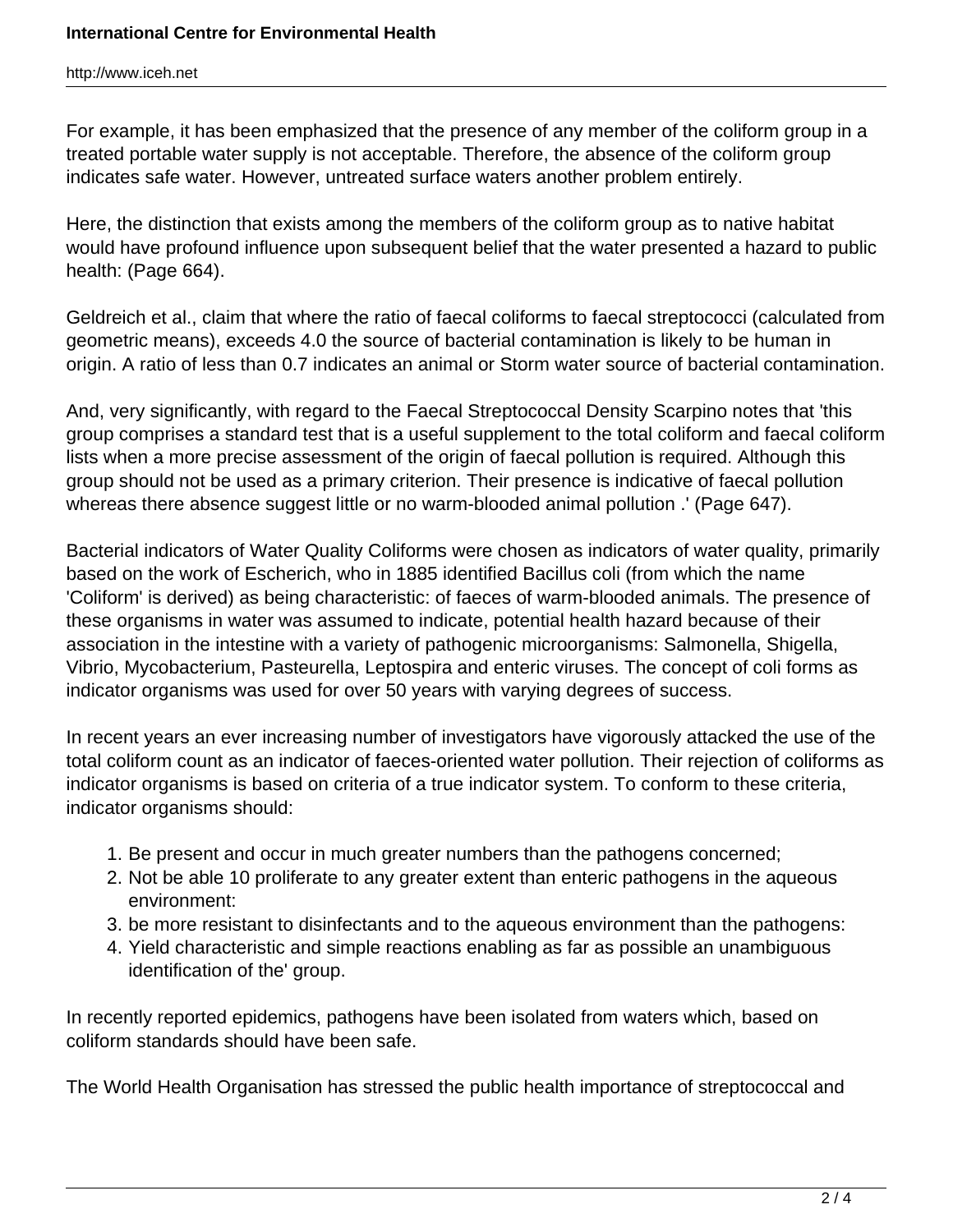staphylococcal infections acquired through swimming pool and beach contacts and the need for more effective preventive measures. This emphasis on streptococci and staphylococcal is especially important when One realises that staphylococci and faecal streptococci are more resistant to iodine and chlorine treatment of swimming pool water than coliform organisms, the present indicators of Swimming water quality.

Pseudomonas aeruginosa, a pathogen of particular concern to man because of its ubiquitous nature and resistance to antibacterial agents, is being associated more and more with water pollution. The fact that waters containing Ps. Aeruginosa are unsatisfactory for swimming and human consumption is already recognised in Germany and Hungary. This pathogen has been found to be more resistant to chlorination than coliforms.

The coliform concept is not realistic in its present membrane filtration definition because it does not represent any homogenous group but consists of at least two essentially different main groups.

It is generally accepted that bacteriological measurements of recreational water supply must be based on the detection of faecal contamination by all warm-blooded animals. However, there is an increasing awareness that the majority of infections acquired through water contact sports are upper respiratory tract and skin oriented rather than gastro· intestinal. As there is no known organism which is so man-specific that it could be used to indicate all potential health risks, one obvious solution is to use two or more indicator organism systems. There is an increasing amount of evidence that faecal coliform bacteria are one of the most important indicators of potential public hazard due to faecal pollution. Many studies have shown that faecal streptococci, which rarely if ever multiply in natural waters, should also be used as indicators of faecal pollution. Thus by using faecal coliforms and faecal streptococci as indicators, it is possible to establish the potential health hazards of a specific water body and sources of the pollutant.

The role of Pseudomonas aeruginosa as an indicator of water quality is slowly gaining favour, especially as an indicator of potential upper respiratory tract infections. This indicator organism may provide an estimate of fresh direct pollution and the potential of acquiring, eye, ear, nose and throat infections, which represent more than 60 per cent of the infections related to water contact sports.

## References

Geldreich et et., The Bacteriological Aspects of Stormwater Pollution: Journal Water Pollution Control Federation; pps.1861·1872. Vol 40. 1968.

Freedman, Ben., Sanitarian Handbook, Peerless. New Orleans, 1977 ed.

Scarpino. Pasquale: Bacterial and Viral Analysis of Water and Waste Water: In water and Water Pollution Handbook, edited by Leonard Ciaccio: Marvel Dekker Inc., New York 1971.